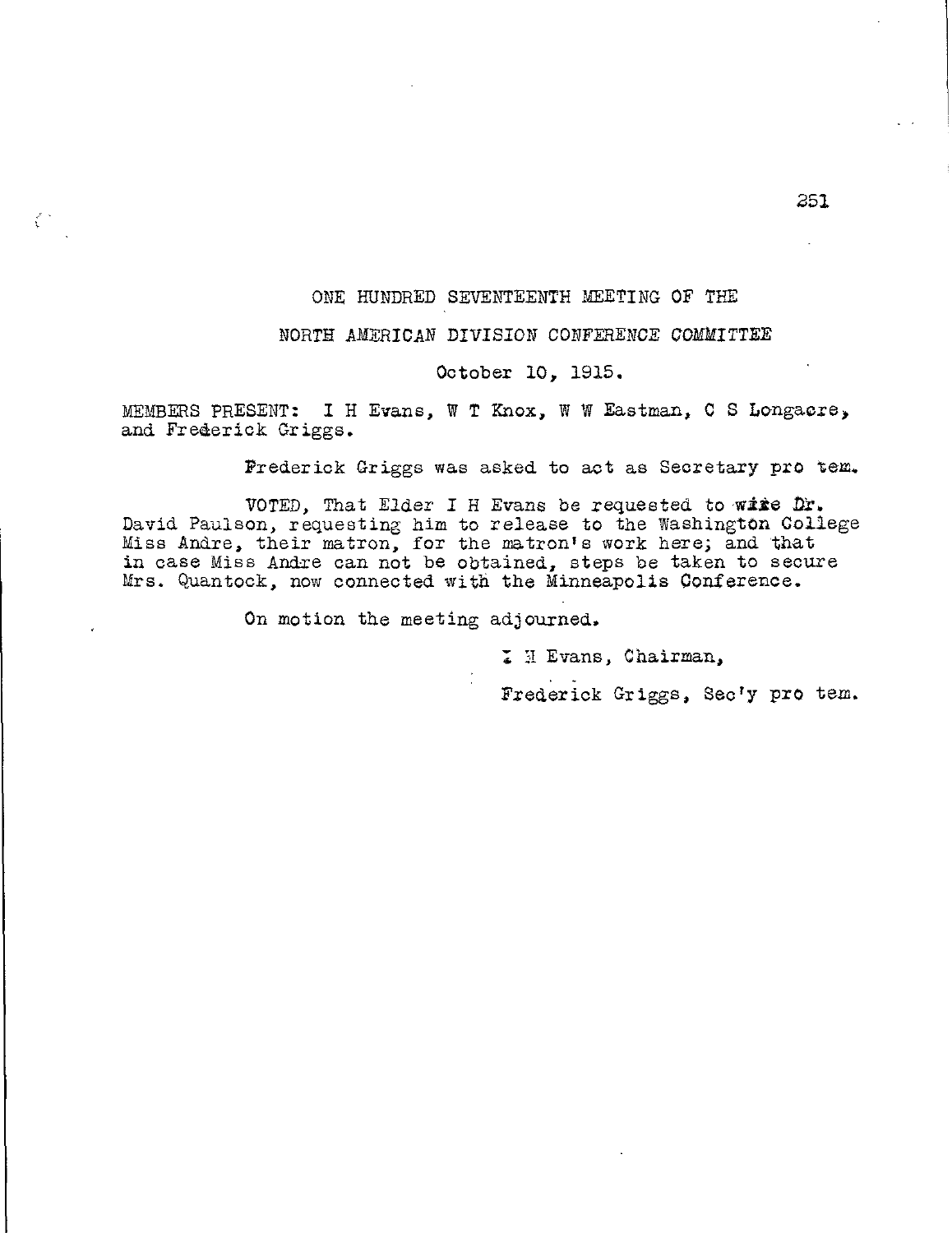# ONE HUNDRED EIGHTEENTH MEETING

# NORTH AMERICAN DIVISION CONFERENCE COMMITTEE

October 12, 1915, Takoma Park,D.C,

MEMBERS PRESENT: I H Evans, W T Knox, B G Wilkinson, C S Longacre, F Griggs, G B Thompson, M E Kern, W W Eastman, F W Paap, Mrs. L. Flora Plummer; also, A G Daniells, W A Spicer, W E Howell, T E Bowen, N Z Town, Miss Edith Graham, J L Shaw, and E R Palmer.

Prayer by E R Palmer.

### INDEPENDENT WORK REPRESENTATIVE:

In view of the fact that the so-called Independent Work in the Division Conference is to be considered, and the Committee appointed to investigate this matter at the last Council is to render its report, it was

VOTED, That we instruct the President of the Southern Union Conference to arrange with either Dr. P. T. Magan or Dr. E A Sutherland to attend the Fall Council.

### $ENTERTAINMENT$   $\rightarrow$   $FALL$  COUNCIL:

A letter received from the President of the Pacific Union Conference stated that owing to the unusually large number to be in attendance at the Council they would be able to provide free entertainment to only a limited number of the delegation. While entertainment to only a limited number of the delegation. very sincerely appreciating the cordial invitation of the Pacific Union Conference to hold the Council in their midst and the efforts they are making to provide for those who may come, we feel that the spirit of hospitality should be cultivated in our denominational work, both by precept and example, and that all who have been inthe spirit of hospitality should be cultivated in our denominational<br>work, both by precept and example, and that all who have been in-<br>vited to attend the Council should be provided with free entertains went. It was, therefore,

VOTED, That if the Pacific Union Conference does not see its way clear to provide free entertainment to those who have been asked to attend the Council, that the General and Division Conferences join in furnishing free entertainment for those who have been invited to attend the Council.

Aajourned,

I H Evans, Chairman. G B Thompson, Secretary.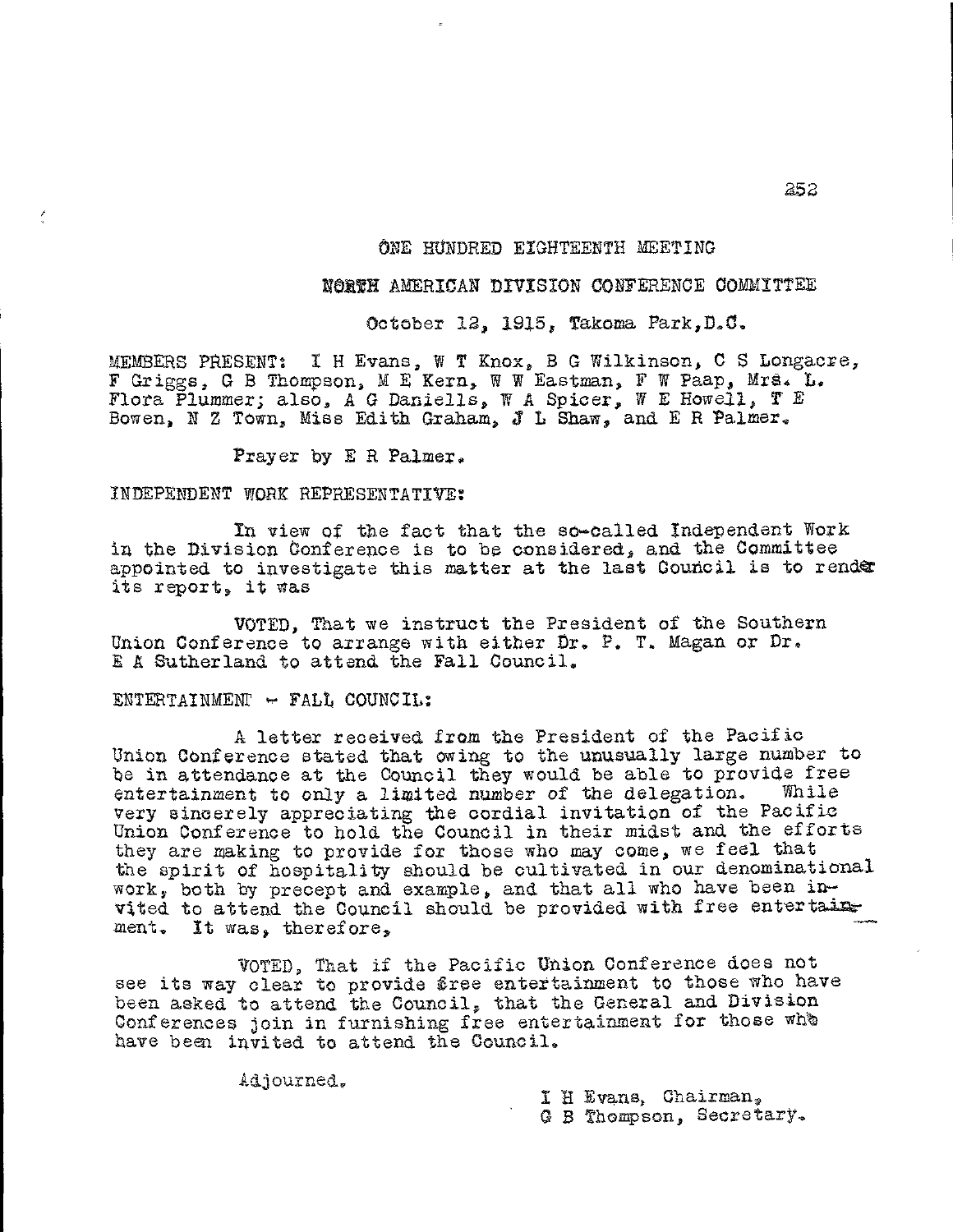# ONE HUNDRED NINETEENTH MEETING

## NORTH AMERICAN DIVISION CONFERENCE COMMITTEE

October 13, 1915.

MEMBERS PRESENT; I H Evans, B G Thompson, F Griggs, F W Paap, W W Eastman, C S Longacre, W T Knox, M E Kern, H W Miller; also, A G Daniells, W A Spicer, Miss Edith Graham, Mrs. L. Flora Plummer, N Z Town, W L Burgan.

Prayer by W W Eastman.

#### TREASURER ONTARIO CONFERENCE:

A request having been received from the President of the Eastern Canadian Conference that Miss Minnie Dauphinee, of West Pennsylvania, be secured to act as their Treasurer, and Secretary of the Missionary Volunteer and Sabbath School Departments, it was,

VOTED, That the Secretary be instructed to secure the release of Miss Dauphinee for work in the Ontario Conference.

REPORTING COUNCIL:

 $\big($ 

VOTED, That we ask Brother W L Burgan to attend the Council and report the proceedings to the press.

BEDDING - COUNCIL:

A letter having been received stating that as it will be necessary to place in tents a large number of those who attend the Council it will be necessary for them to bring bedding, it was,

VOTED, That a letter be sent to all conference presidents, informing them that it will be necessary to take bedding to the Council.

ERROR - WEST MICHIEAN:

Out attention having been called to an error in the Statistical Report of the West Michigan Conference by which their membership was reported one hundred and fifty more than it should have been, it was

VOTED, That in view of the error the correction be authorized.

Adjourned. **I** H Evans, Chairman,

G B Thompson, Secretary.